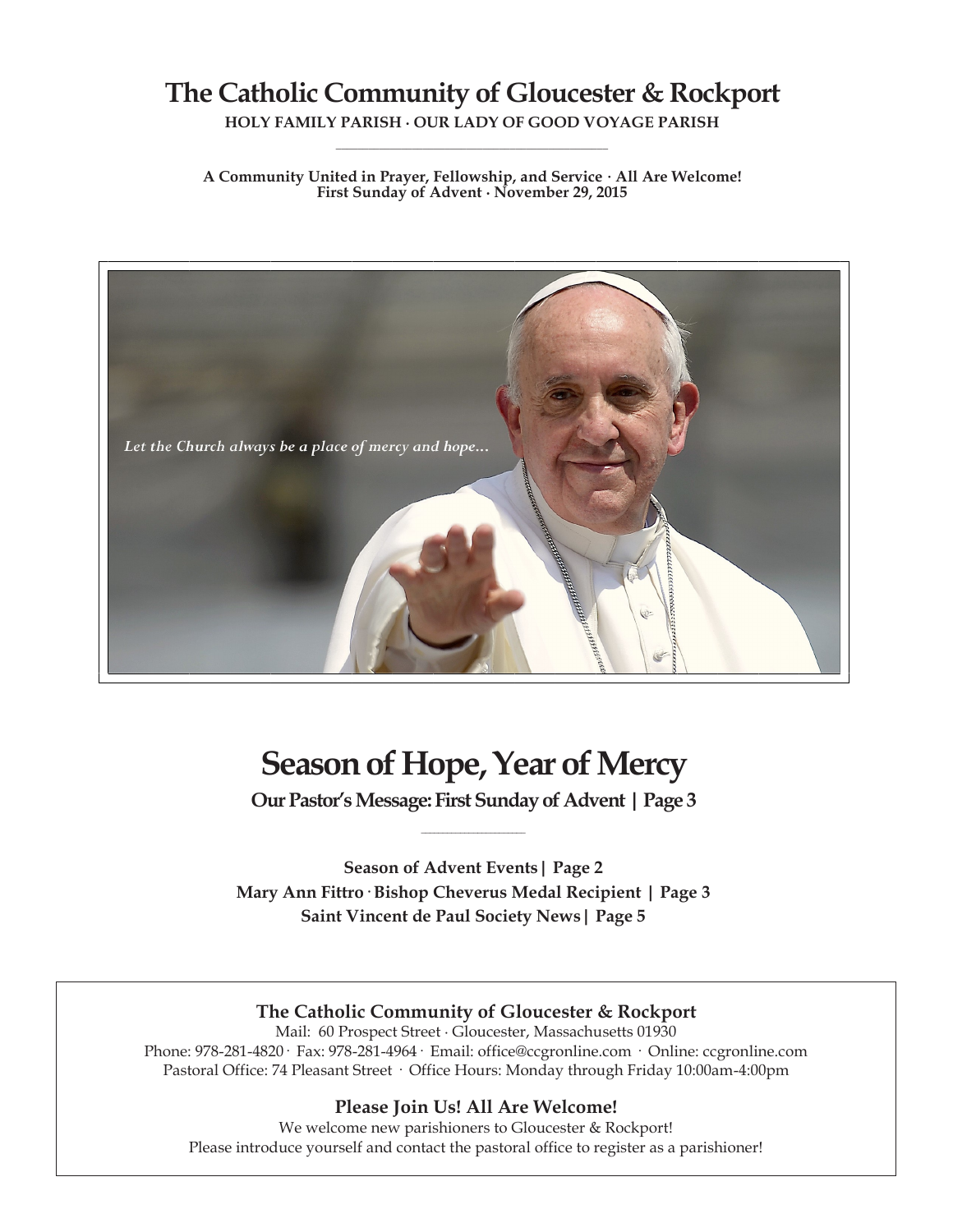#### **Holy Season of Advent \_\_\_\_\_\_\_\_\_\_\_\_\_\_\_\_\_\_\_\_\_**

## **ADVENT MASS FOR FAMILIES WEEKEND OF DECEMBER 5th-DECEMBER 6th**

In the Gospel of Matthew, Jesus says: "Let the little children come to me, and do not stop them; for it is to such as these that the kingdom of heaven belongs (Mt 19:14)." In response to the Lord's call, all parents, grandparents, godparents, and children are invited to join Father Jim for our "Advent Mass for Families" on either Saturday, December 5th at 4:00pm in Saint Ann Church or Sunday, December 6th at 11:45am in Our Lady of Good Voyage Church.

During Mass, Father Jim will offer a special homily about Saint Nicholas and a special blessing for all families and children. In addition, all children (under age 12) will receive a special gift from Father Jim in celebration of the Feast of Saint Nicholas. Let us reaffirm that Mass is our class! Jesus is our Teacher! Every child in our pews is a gift from God! Every family in our pews is a gift from God! So, please spread the word! Please join us! All are invited! All are welcome!

## **ADVENT & CHRISTMAS CONCERT Sunday, December 6th· 2:00pm· Saint Ann Church**

All parishioners, friends, and visitors of the Catholic Community of Gloucester & Rockport are invited to join the Holy Family Parish Music Ministry for its Eleventh Annual Advent & Christmas Concert on Sunday, December 6th at 2:00pm in Saint Ann Church.

As always, this year's musical selections have been chosen to help prepare our hearts to celebrate the Nativity of Our Lord Jesus Christ at Christmas. Our Adult Choir and Youth Choir will perform with our team of talented instrumentalists. In addition, members of our Brazilian Community's music ministry will perform for us! So, please join us as we share the gift of music this holiday season! For more information, please contact Tom Misuraca at 978-281-4820 or tmis1@verizion.net. Please join us! All are welcome!

### **ADVENT MISSION & RETREAT "MERCY & DISCIPLESHIP" December 8th through December 10th**

All are invited to join us for the Catholic Community of Gloucester & Rockport's Advent Mission & Retreat from Tuesday, December 8th through Thursday, December 10th in Our Lady of Good Voyage Church. Each evening will begin with Evening Prayer & Mass at 7:00pm, followed by a reflection based on the theme of "Mercy & Discipleship."

Our guest celebrant and homilist will be Father Gary M. Gurtler, S.J. Father Gurtler is a member of the Society of Jesus, a graduate of Fordham University, and an Associate Professor of Philosophy at Boston College. For more information, please see Father Jim or contact Cliff Garvey at 978 -281-4820 or cgarvey@ccgronline.com. All are welcome!

#### **News & Notes \_\_\_\_\_\_\_\_\_\_\_\_\_\_\_\_\_\_\_\_**

## **SOLEMNITY of the IMMACULATE CONCEPTION Holy Day of Obligation· Tuesday, December 8th**

In honor of the Solemnity of the Immaculate Conception of the Blessed Virgin Mary on Tuesday, December 8th, the Catholic Community of Gloucester & Rockport will celebrate Masses according to the following schedule:

> Monday, December 7th· Vigil Mass Our Lady of Good Voyage Church· 4:00pm

> Tuesday, December 8th· Holy Day Masses Saint Joachim Church· 8:00am Saint Ann Church· 12:00pm Our Lady of Good Voyage Church· 7:00pm

Since late antiquity, the People of God have believed that the Blessed Virgin Mary was sinless & conceived immaculately in the womb of Saint Ann. However, this belief was not defined as doctrine until 1854. Since then, Our Lady has been named patron of many causes & nations, including the United States. So, please join us as we honor our Blessed Mother and beg her intercession for our families, our parishes & our country! All are welcome!

## **MADONNA DEL ROSARIO SOCIETY CHRISTMAS CELEBRATION Saturday, December 5th· 12:00pm**

The Madonna del Rosario Society will celebrate Christmas with a luncheon at the Gloucester House Restaurant on Saturday, December 5th. Our gathering will begin with a brief business meeting at noon, followed by our luncheon. After lunch, we have a raffle and bingo! Tickets for the lunch must be purchased by Monday, November 30th. For more information or to purchase tickets, please contact Grace at 978-281-1907 or Marie at 978-283- 7820. Please join us! All are welcome!

## **MASS INTENTIONS BOOK Thursday, December 3rd· 10:00am—2:00pm**

The Catholic Community of Gloucester & Rockport's Mass Intentions Book (January 2016—June 2016) will be opened on Thursday, December 3rd from 10:00am until 2:00pm at our Pastoral Office (74 Pleasant Street). On that day, all parishioners are welcome to book one Sunday and one weekday Mass at Saint Ann Church, Saint Joachim Church, or Our Lady of Good Voyage Church. A donation of \$10 per Mass intention is requested.

Please note that on December 3rd, all Mass intentions must be booked in person. No email or phone requests will be accepted. Any remaining Masses can be booked on or after December 4th. If you have questions or need more information, please see Father Jim or contact Linda Rogers at lrogers@ccgronline.com or 978-281-4820. Thank you in advance for your cooperation and generous support of our parishes.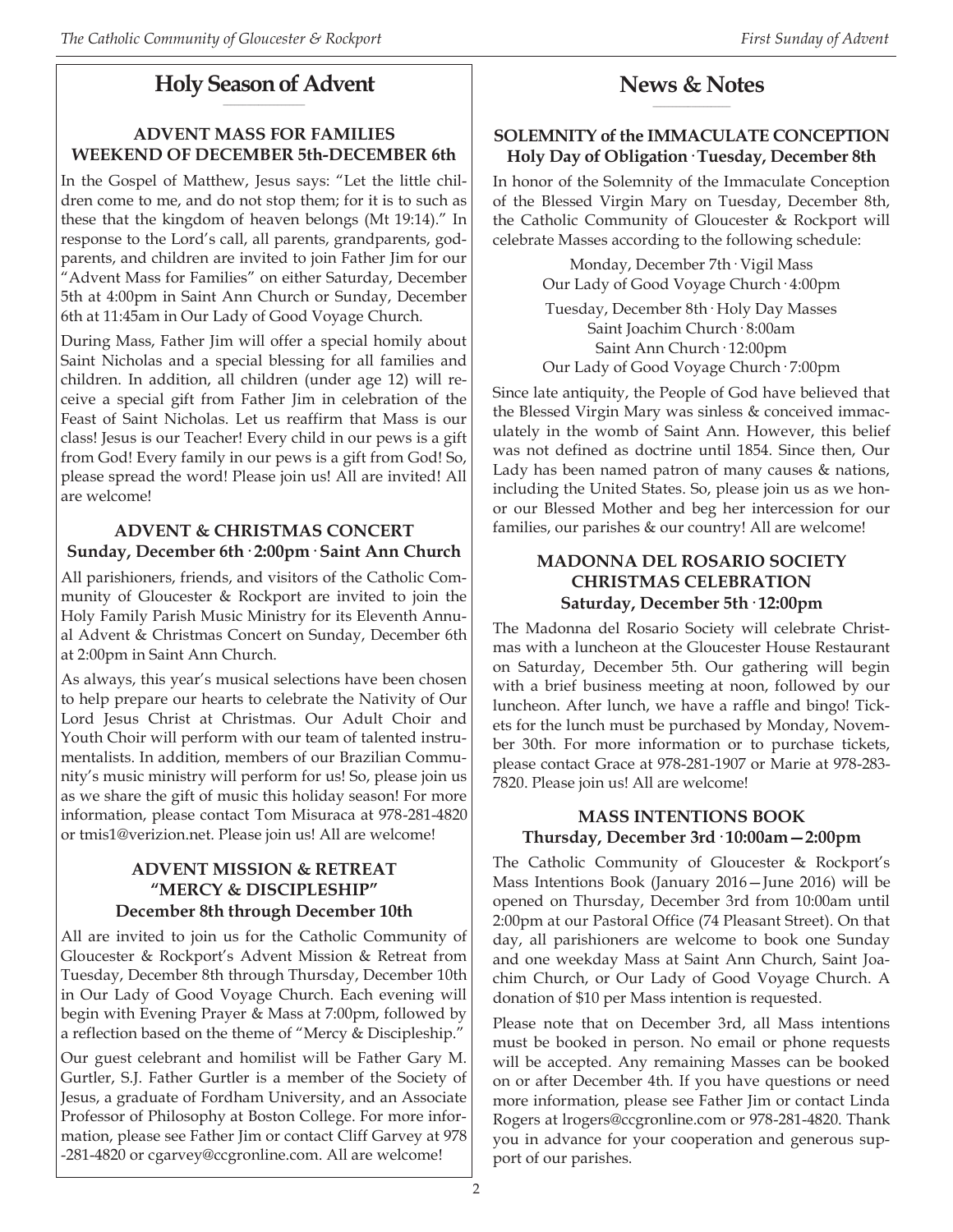#### **Pastor's Notes \_\_\_\_\_\_\_\_\_\_\_\_\_\_\_\_\_\_\_\_\_**

## **CONGRATULATIONS MARY ANN FITTRO BISHOP CHEVERUS MEDAL RECIPIENT**

On behalf of the Catholic Community of Gloucester & Rockport, Father Jim congratulates Mary Ann Fittro who will receive the Bishop Cheverus Medal during a Solemn Vespers Service at the Cathedral of the Holy Cross this Sunday, November 29th at 3:00pm. All parishioners and friends are invited to attend!

For more than fifty years, Mary Ann has worked in Saint Ann Rectory where she serves as our cook and helps with laundry, maintaining our altar cloths, and other important chores that often go unnoticed by most parishioners. Mary Ann is a person of deep faith and prayer who works hard and gives witness to Christ's love for his people in all that she does and says.

The Bishop Cheverus Medal was created in 2008 to recognize exemplary service given in the name of the Lord by parish staff or volunteers. This award is often given in grateful appreciation for the unsung heroes of God's Church. In his letter announcing Mary Ann's award, Cardinal Seán wrote: "I have learned of your selfless dedication and commitment and your many contributions to advancing Christ's mission. We are blessed by your service to the Archdiocese and we are privileged to name you for this honor."

Please join Father Jim, our pastoral team, and all of our fellow parishioners in congratulating Mary Ann Fittro for receiving the Archdiocese of Boston's Bishop Cheverus Medal! Please thank her for all that she does with love and good cheer for our parish communities! And please pray for Mary Ann and her ministry! Mary Ann, may God bless you always!

## **SPECIAL MESSAGE OF THANKS TO SOME VERY SPECIAL PEOPLE**

It is not possible to properly thank each and every parishioner who contributes their time, talent & treasure to making our parishes such special places to love and serve the Lord. Nevertheless, Father Jim wishes to thank some very special people for their dedication & hard work to both Holy Family Parish and Our Lady of Good Voyage Parish:

Thanks to Our Lady's Guild and the Holy Name Society for their strong commitment & long hours in building fellowship & raising funds for Our Lady of Good Voyage Parish. This year, Our Lady's Guild and the Holy Name Society donated approximately \$30,000 to the parish.

Likewise, thanks to the Women's Guild at Holy Family Parish for making this year's Christmas Fair such a great success — raising approximately \$20,000 for the parish. The Guild's energy & enthusiasm for their work is both amazing & contagious! Peace, blessings, and thanks to all for a job well done! May God bless our volunteers!

#### **Our Pastor's Message \_\_\_\_\_\_\_\_\_\_\_\_\_\_\_\_\_\_\_\_\_**

## **SEASON OF HOPE, YEAR OF MERCY**

Not long after becoming our Holy Father, Pope Francis (who is masterful at delivering one liners filled with timeless wisdom) tweeted: "Let the Church always be a place of mercy and hope, where everyone is welcomed, loved, and forgiven."

This week, the Church begins the Holy Season of Advent and our four-week journey of penance, prayer, and preparation for the Nativity of Our Lord Jesus Christ at Christmas. And next week, on the Solemnity of the Immaculate Conception (Tuesday, December 8th), the Church begins a Jubilee Year of Mercy. Let us prayerfully consider what these beginnings mean for us in the Catholic Community of Gloucester & Rockport.

First, Advent is a Season of Hope. Despite darker days and the coming of colder weather, Advent is the time of year when we wait expectantly for the bright light that dawns upon the world on Christmas morning. And despite an increasingly uncertain and violent world, Advent is the season of the year when we hope and pray for better days and more peaceful times.

During this Holy Season of Advent, let us pray and work together to live the Gospel, share God's love, and rebuild our Church — financially, physically, and spiritually. Let each one of us, according to our ability and means, give what we can and do what we can to reveal the beautiful light of Christ to our darkened winter world. If we can give our time, talent, or treasure, then let's do it! If we can give our humblest prayers, then let's do it!

Also, hope is not about daydreams, pipedreams, or fantasies of what could be or should be. Hope is about having faith in what we can and will accomplish together as a people united in prayer, fellowship, and service.

Second, the Jubilee Year of Mercy is a time for each one of us to open our hearts and minds to God's boundless capacity for love, friendship, and forgiveness. Above all things, God calls us to grow closer to Him — for his sake and for ours! And we grow closer to God by practicing what we preach: by reaching out to those who hunger for love and friendship; by welcoming new parishioners; and by building bridges over troubled waters in our families, with our friends and neighbors, and among our colleagues and co-workers.

During the coming Year of Mercy, the Catholic Community of Gloucester & Rockport will offer a series of programs and events that invite all parishioners, friends, and visitors to learn about, experience & share God's merciful love. I hope and pray that you will walk with me during this blessed season of hope and this holy year of mercy.

Peace and blessings to all, Father Jim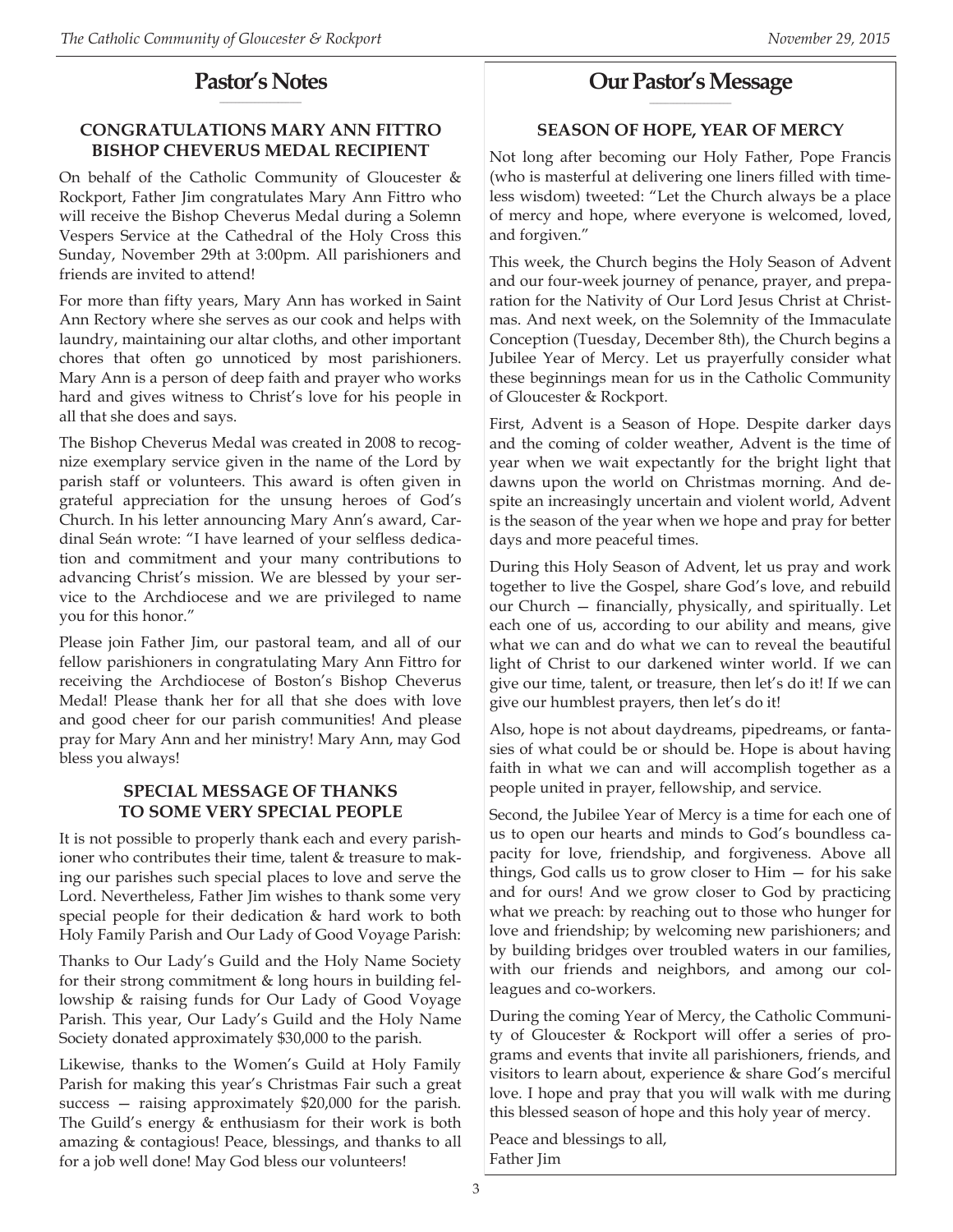#### **The Assisi Project \_\_\_\_\_\_\_\_\_\_\_\_\_\_\_\_\_\_\_\_**

## **SATURDAY MORNING with SAINT FRANCIS Saturday, December 12th· Begins at 7:00am**

All parishioners and friends of the Catholic Community of Gloucester & Rockport are invited to join us for "Saturday Morning with Saint Francis" in Saint Ann Church on Saturday, December 12th beginning at 7:00am.

As part of our community's journey through the Holy Season of Advent, we will begin with Morning Prayer & Benediction at 7:00am. At 8:00am, Father Jim will celebrate Mass. After Mass, Cliff Garvey will offer a reflection about Saint Francis and his love for the Christmas Season. Father Jim and Cliff will also lead us in praying the Franciscan Rosary (a seven decade version of the Rosary that focuses on joyful events in the life of our Blessed Mother).

After the Franciscan Rosary, all are welcome to join us for fellowship and faith sharing in Saint Ann Parish House. Coffee, tea, and light refreshments will be served. For more information, please contact Cliff Garvey at 978-281- 4820 or cgarvey@ccgronline.com. Please join us for all or part of this special morning of prayer and devotion! All are invited! All are welcome!

## **THE ASSISI PROJECT "THE FIRST FOLLOWER" Sunday, December 13th· After Mass at 11:45am**

Founded in 2007 by Father Jim and Cliff Garvey, the Assisi Project is an international fellowship of "Franciscans in Spirit" with friends and followers in the United States, Canada, Brazil, Italy, and Angola. We are dedicated to helping Christian believers of all ages to more faithfully live the Gospel of Christ in the spirit of Saints Francis and Clare of Assisi.

Approximately six times each year, we gather for Mass, a community meal, and a period of prayerful discussion and faith formation. Each year, we also sponsor a small group pilgrimage to Assisi and other opportunities for prayer and reflection in the Franciscan spiritual tradition.

Our next gathering is scheduled for Sunday, December 13th beginning with Mass at 11:45am in Our Lady of Good Voyage Church. After Mass, Cliff will offer a reflection entitled "The First Follower: How Bernard of Quintavalle Changed the World." After that, we will adjourn to Our Lady's Hall for a lunch prepared by those who recently traveled with Father Jim and Cliff to Assisi. If you would like to join us, please see Father Jim or contact Cliff Garvey at cgarvey@ccgronline.com or 978-281-4820. All are invited! All are welcome! Please join us! Saint Francis of Assisi, pray for us! May the Lord give you peace!

> **ASSISI PROJECT ONLINE** Join us: assisiproject.com Follow us on Twitter: @assisi\_project

#### **Upcoming Events \_\_\_\_\_\_\_\_\_\_\_\_\_\_\_\_\_\_\_\_**

## **HOLY FAMILY WOMEN'S GUILD AZOREAN RESTAURANT FUNDRAISER Thursday, December 3rd· 4:00pm-9:00pm**

The Women's Guild at Holy Family Parish invites you to join them on Thursday, December 3rd for our Azorean Restaurant Fundraiser. Between 4:00pm and 9:00pm, the Azorean Restaurant will donate a portion of all dinner checks to Holy Family Parish. Please support our parish by inviting family and friends to enjoy delicious Portuguese cuisine with us! For more information, please contact Lydia Bertolino at bertolino4@msn.com. Please join us! All are welcome!

## **OUR LADY'S GUILD ANNUAL CHRISTMAS FAIR Saturday, December 5th· 9:00am-1:00pm**

All are welcome to join Our Lady's Guild for their Annual Christmas Fair on Saturday, December 5th from 9:00am until 1:00pm in the Parish Hall. Highlights include a fried dough breakfast, linguiça & hot dog lunch, soft drinks, along with all the fixings!

Sale tables will include the general store, religious items, jewelry, cookie swap & fudge, Christmas decorations, plants, homemade sweetbread and other baked goods. In addition, we'll have a Mega Raffle Table featuring many wonderful items including a painting by Theresa Wonson!

Volunteers are needed to help set-up the parish hall on Friday, December 4th at 4:00pm! Donations are welcome! For more information, please contact Linda Galvin at 617- 803-6050 or lingalv2010@gmail.com. Please join us! All are invited! All are welcome!

## **OUR LADY'S GUILD ANNUAL CHRISTMAS PARTY Monday, December 14th· 6:30pm**

Our Lady's Guild is hosting their Annual Christmas Party on Monday, December 14th at 6:30pm in the Parish Hall. Our meal will feature a hot buffet, dessert, and coffee. In addition, there will be a door prize, a 50-50 raffle, and entertainment provided by "The Original Mrs. Drinkwater Presents." If you wish to participate in our annual Christmas gift swap, please be sure to bring a wrapped (under \$10) gift! Please contact Barbara Devlin by December 8th to make a reservation. For more information about Our Lady's Guild and its good work on behalf of our parish, please contact Linda Galvin at lingalv2010@gmail.com or 617-803-6050. New members are always welcome! Please join us! All are welcome!

## **MORE NEWS & INFORMATION ONLINE!**

Join us: ccgronline.com/news Follow us on Twitter: @ccgronline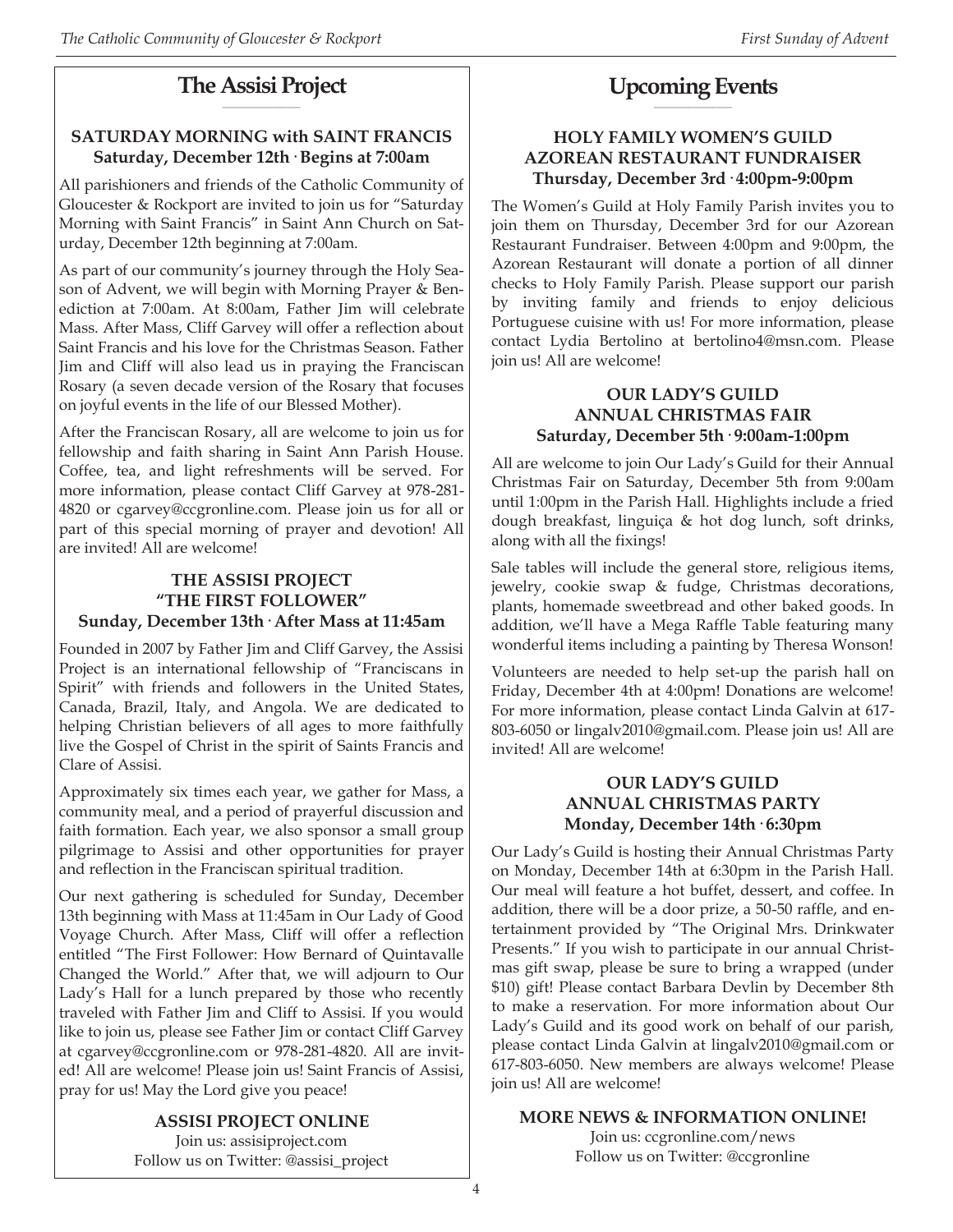#### **Saint Vincent de Paul Society News \_\_\_\_\_\_\_\_\_\_\_\_\_\_\_\_\_\_\_\_**

## **SAINT VINCENT DE PAUL SOCIETY CHRISTMAS GIVING TREES Help Us Share the Gift of Christmas!**

The Saint Vincent de Paul Society is sponsoring Holy Family Parish's Annual Christmas Giving Trees which help us share the gift of Christmas with those in need! The trees will be placed at the entrances of Saint Ann Church in Gloucester and Saint Joachim Church in Rockport. Each tree is decorated with colored stars that indicate a particular Christmas wish. If you can help fulfill this wish, please take a star. Each gift should be donated new, unused, and unwrapped; and returned with the original star to our parish office.

Our Christmas Giving Trees will remain at the entrances of both churches through Sunday, December 13th. All gifts should be returned to the parish office by Tuesday, December 15th at 12:00pm. Gifts will be distributed to families in need on Thursday, December 17th.

Thank you in advance for your generous support of our Annual Christmas Giving Trees! For more information, please contact Ethel Weeks at eweeks25@msn.com or leave a message at the parish office by calling 978-281- 4820. May God bless us, everyone!

## **SAINT VINCENT DE PAUL SOCIETY Help Us Help Others!**

The Saint Vincent de Paul Society is an international organization dedicated to responding to any request from any person or family in need. Here on Cape Ann, we work from Holy Family Parish and Our Lady of Good Voyage Parish to serve the poor and needy on Cape Ann.

Our "Clothes Closet" is open on Wednesday evenings from 6:00pm until 8:00pm; and on Saturday mornings from 10:00am until 12:00pm. In addition, our Food Pantry is stocked with non-perishable foods. Donation baskets are located at the entrances of our churches. The Food Pantry currently needs the following items:

Canned Chicken or Ham· Chicken or Tuna Helper Mayonnaise· Instant Potatoes· Canned Stew Pancake Mix & Maple Syrup· Chef Boyardee Jelly & Crackers· Juice· Jarred Pasta Sauce

Donation envelopes are also located at the entrances of our churches and can be placed in the offertory basket or mailed to the parish center. Checks should be made payable to the Saint Vincent de Paul Society. Meetings are held on the second Wednesday of each month at 7:00pm in Saint Ann Church Hall. New members and volunteers are always welcome! For more information, please contact Annette Kennedy at 978-283-1268 or Harry Miller at 978-281-2701. For assistance, please contact the Saint Vincent de Paul Society Hotline at 978-281-8672. Thank you for your ongoing generosity!

#### **Sacrament of Baptism \_\_\_\_\_\_\_\_\_\_\_\_\_\_\_\_\_\_\_\_**

## **SACRAMENT OF BAPTISM Schedule for the Month of December**

The Sacrament of Baptism is the first of three Sacraments of Initiation in the Roman Catholic Church. The two other Sacraments of Initiation are Eucharist and Confirmation. According to the Catechism of the Catholic Church: "Holy Baptism is the basis of the whole Christian life, the gateway to life in the Spirit, and the door which gives access to the other sacraments. Through Baptism, we are freed from sin and reborn as children of God; we become members of Christ, are incorporated into the Church, and made sharers in her mission (CCC 1213)."

During December, the Catholic Community of Gloucester & Rockport will celebrate the Sacrament of Baptism according to the following schedule:

> Baptism Preparation Workshop Sunday, December 6th at 1:00pm Our Lady of Good Voyage Church

> Sacrament of Baptism Sunday, December 13th at 1:00pm Saint Ann Church

> Sacrament of Baptism Sunday, December 20th at 1:00pm Our Lady of Good Voyage Church

> Sacrament of Baptism Sunday, December 27th at 11:00am Saint Joachim Church

Last month, the following children received the Sacrament of Baptism here in the Catholic Community of Gloucester & Rockport:

> Christopher Amero· Finn Brigard Lyla Cooney· Gavin Curcuru Cooper Currier· Jacob D'Angelo Isabella Horvath· Benjamin Lopes Jackson Olson· Jamison Rodolosi Emmia Tuinei· Braxton Westbrooks

If you would like to arrange for your child's baptism, please contact Melissa Unis at office@ccgronline.com or 978-281-4820. If you are an adult who has not been baptized and would like to prepare for the Sacrament of Baptism in the Roman Catholic Church, please contact Cliff Garvey at cgarvey@ccgronline.com or 978-281-4820.

Congratulations! Please pray for these recently baptized children, their parents, grandparents, and godparents! Thank you for your prayers! May God bless you!

## **LEARN MORE ABOUT THE SACRAMENTS ON OUR WEBSITE!**

Join us: ccgronline.com/sacraments Follow us on Twitter: @ccgronline